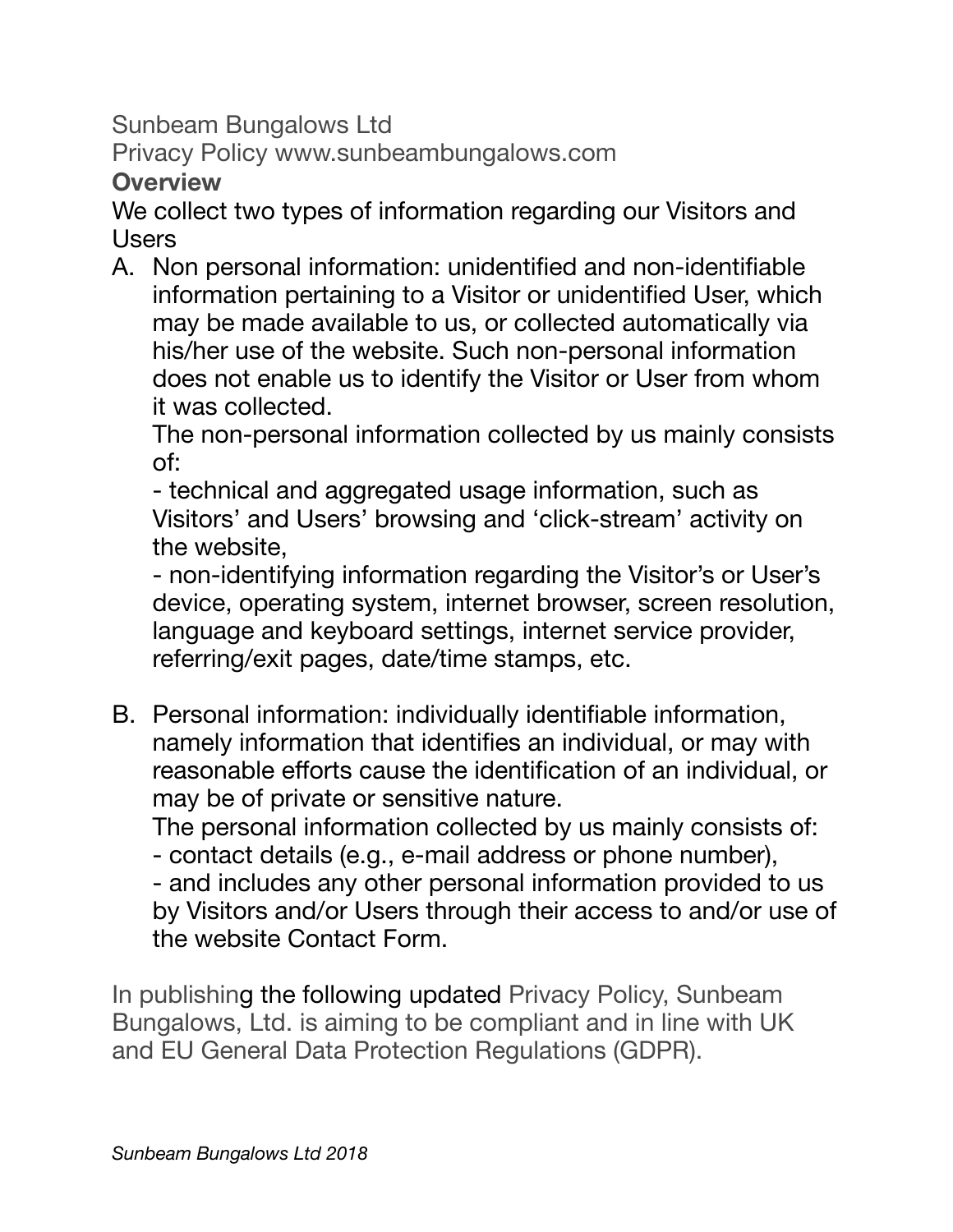Please note, by using this website you are providing consent for us to store a cookie. This allows us to distinguish you from other users, in an anonymous way. We collect anonymous statistics about your visit, like which of our pages you viewed. That information is not linked to any personal information about you.

Some third parties like Facebook and Twitter may know you visited this website, if you use their services. We have no control over them but do not believe this knowledge poses any threat to you. We do not share your data with third parties.

We measure visitors to our website using tools such as Google Analytics. These tools record what pages you view within our site, how you arrived at our site and some basic information about your computer. All of that information is anonymous – so we do not know who you are; we simply know that somebody visited our site.

The information we collect from web analytics helps us understand which pages on our site are doing well, how people arrive at our site and so on. Like most websites, we use this information to make our website better, such as by improving navigation so that important or most frequently viewed pages are easily accessible.

## **PRIVACY POLICY** - effective date May 25 2018

#### **1. Personal and non-personal information we collect about you and why:**

1.1 We obtain your email address and other information you send us when you use our website contact form. Your email address is stored in order to communicate with you about your inquiries, requests or comments.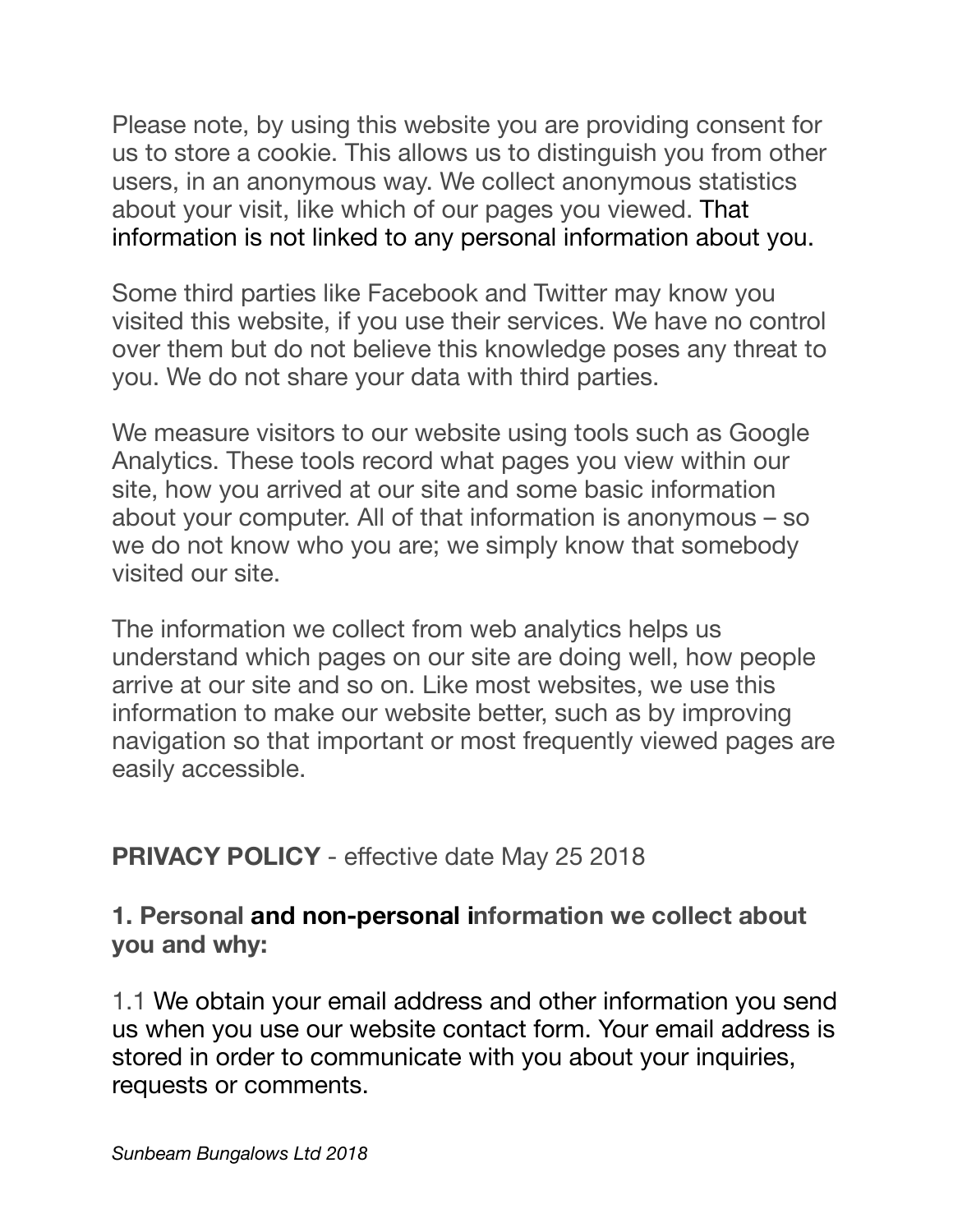1.2. We collect anonymous information from website analytics, such as the route you took to land on our website as well as website data such as page views, length of visit and clicks. This helps us optimize your browsing experience with us, and ensure our functionality is working.

## **2. What we use your personal information for:**

Any of the information we collect from you may be used in one of the following ways:

2.1.To improve service to our guests *Your information helps us to more effectively respond to your requests and support needs*

2.2. To process transactions such as reservations *Your information, whether public or private, will not be sold, exchanged, transferred, or given to any other company for any reason whatsoever, without your consent.* 

#### *2.3.*To send periodic emails

*The email address you provide when contacting us may be used to send you information and updates pertaining to your inquiry or reservation; it may also be used to send occasional company news, updates.*

Note: If at any time you would like to unsubscribe from receiving future emails, you can do so by letting us know via email (fish@sunbeambungalows.com).

#### **3. Protection of your information:**

We implement a variety of security measures to maintain the safety of your personal information when you enter or submit your personal information. Use of our website contact form is how you submit that information from our website.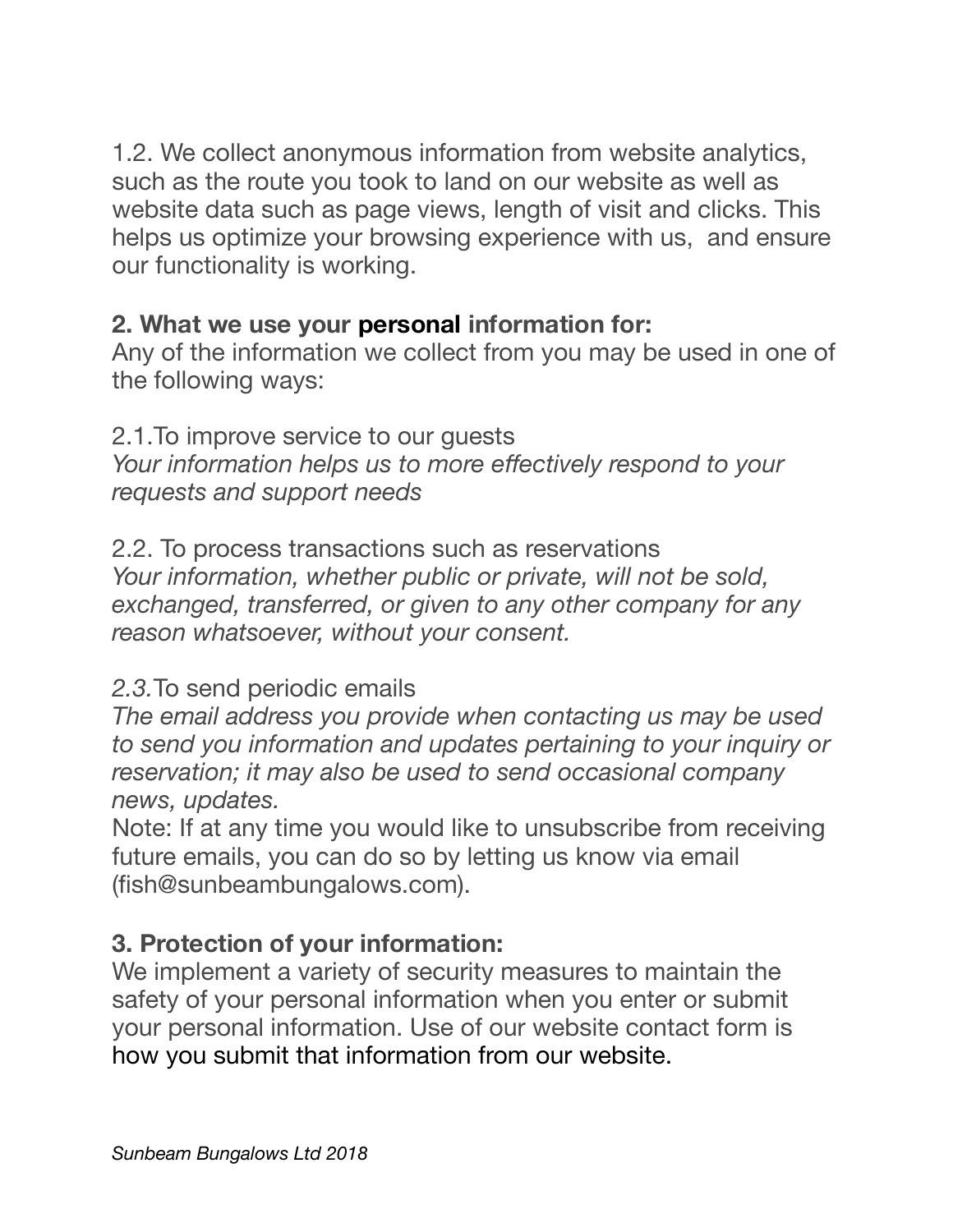# **4. Use of cookies:**

We do use cookies. Cookies are small files that a site or its service provider transfers to your computers hard drive through your Web browser (if you allow) that enable the site's or service provider's systems to recognize your browser and capture and remember certain information, such as your computer's geographical location.

#### **5. Disclosure of information to outside parties:**

We do not sell, trade, or otherwise transfer to outside parties your personally identifiable information. This does not include trusted third parties who are necessary to assist us in operating our website and conducting our business, so long as those parties agree to keep this information confidential. We may also release your information when we believe release is appropriate to comply with the law, enforce our site policies, or protect our own or others' rights, property, or safety. However, nonpersonally identifiable visitor information (statistics) may be provided to other parties for uses such as helping us improve our site's navigation or design.

#### **6. UPDATING YOUR PREFERENCE AND YOUR RIGHT FOR ERASURE**

We will hold your information to maintain communication with you, as long as that is your preference. You have the right to change your preferences at any time. You can choose to opt out of emails by contacting us via email to let us know your preference. [\(fish@sunbeambungalows.com](mailto:fish@sunbeambungalows.com)).

*Please note that is can take up to 24 hours to be removed from our list therefore you may receive a final email before removal. You also have the right to access information held about you and may ask for the information to be amended or deleted. For this please contact us ([fish@sunbeambungalows.com](mailto:fish@sunbeambungalows.com)).*